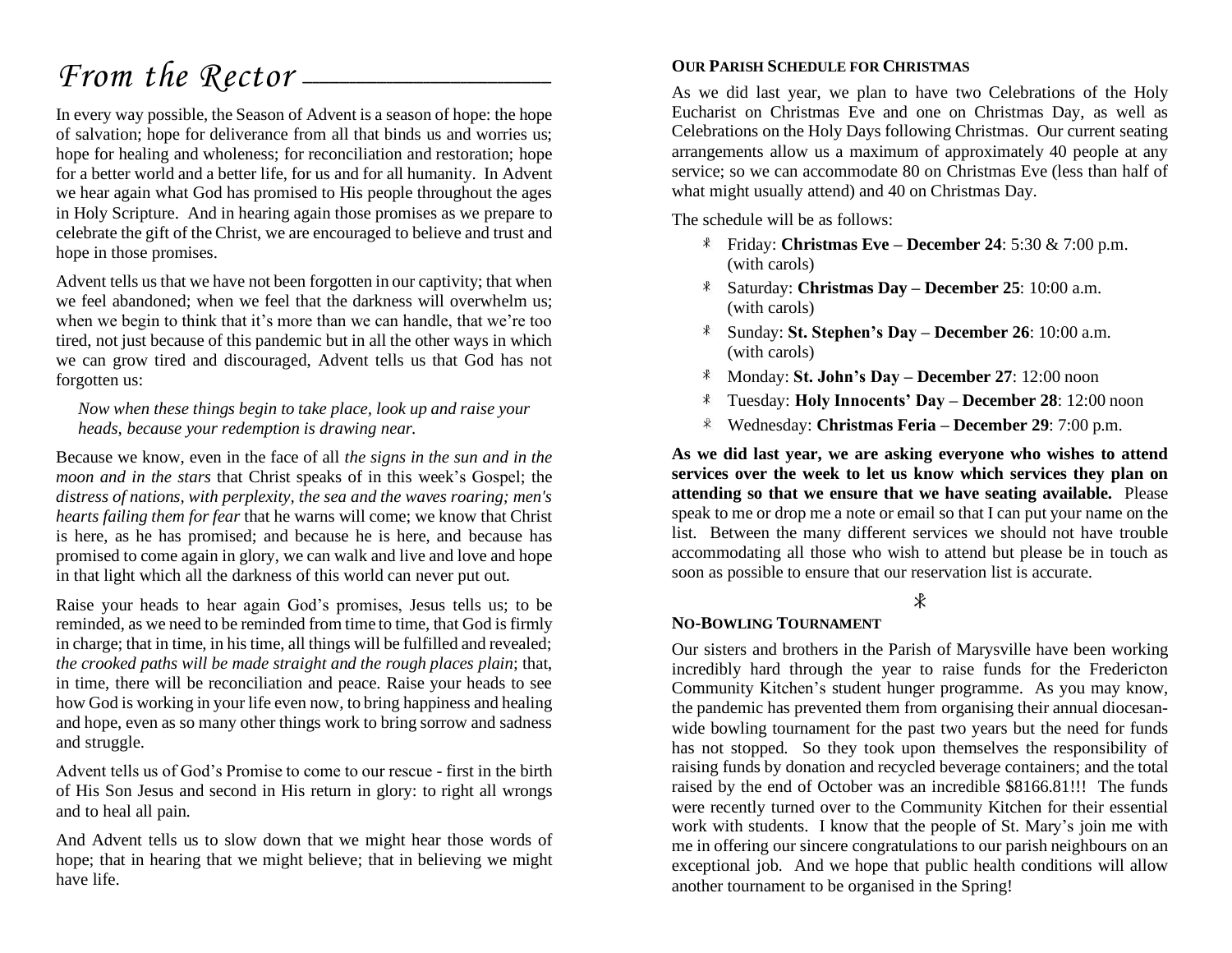# Parish Notices and Updates —

PLEASE JOIN US IMMEDIATELY FOLLOWING the Sunday morning Service for a Concert of Music for Advent and Christmas by the members of Backyard Brass in the Parish Hall. Chairs have been set up to allow for appropriate physical distancing; and public health mandates will require the audience to wear masks. The concert is open to all, including any of those who are not able to attend the morning service; so please plan to join us shortly after 11:00 a.m.

**RE-LAUNCH OF THE PARISH WEBSITE:** We are very grateful to Delia Martin who has undertaken the development of an entirely new Parish website. We invite you to use the website as a way of keeping up to date with our spiritual and community life here at St. Mary's; and we very much want to hear from you. Your feedback will ensure that the site is both accurate and functional; and your suggestions will help us to develop the site in whatever ways best serve you needs. Please go to: <https://www.stmarysfredericton.ca/> and let us know what you think.

**FLOWERS AT CHRISTMAS:** Those who wish to place memorial flowers may do so by including a donation through the collection plate or by dropping it off at the Rectory. Please ensure that your donation includes the names of those in whose memory the flowers are being placed, as well as complete information regarding the donor(s); and to help us to include that information in the Christmas bulletin, we'll need to know by the *Fourth Sunday in Advent, December 19th*. For more information, please speak to the Rector.

**THE PARISH TREASURER, ALLAN AGNEW,** has prepared the 2022 Church Offering envelopes, which are available for pick up in the Narthex. If you would like to have your offering envelopes dropped off at your home, please let Allan or the Rector know and they will arrange to deliver them. If you're not currently using regular envelopes, Allan would be pleased to help set that up.

**THE CATHEDRAL BRANCH OF ACW ARE HOSTING A CHRISTMAS TEA** on Wednesday, December  $8<sup>th</sup>$  from 2:00 to 4:00 p.m. in Cathedral Memorial Hall. Tea and sweets will be served along with a display of Nativity scenes to enjoy. Donations of toiletries for Grace House and Liberty Lane will be gratefully received. Proof of vaccination and photo ID are required, and masks must be worn unless seated and eating. If you have questions, please contact Jennifer Griffiths at 455-7203 or jmmgriffiths@gmail.com.

## *The Anglican Church of Canada The Diocese of Fredericton* THE PARISH OF ST. MARY, YORK



Advent starts with … images of stars falling from heaven, and the powers in the heavens being shaken, so we would not forget that darkness cannot stop God. Yes, there is darkness. It hurts when someone close to us dies. Our hearts break when a friend abandons us. The pressure to succeed smothers us at times and we don't know if we will ever see the light of day. The one who comes may come right in the midst of that darkness. Darkness does not stop him from making all things new. True, the one who comes may not bring simple happiness. The one who comes will bring meaning.

Michelle Thomas-Bush (http://www.d365.org/followingthestar/)

**PRIEST AND RECTOR** The Venerable Kevin M. Stockall, B.A. (Hons), M.Div. Rectory: 770 McEvoy Street, Fredericton NB E3A 3B7 454.0245 (rectory) | 472.4661 (office) | 461.7685 (cell) | kevin.stockall@bellaliant.net Visit us at: http://www.stmarysfredericton.ca/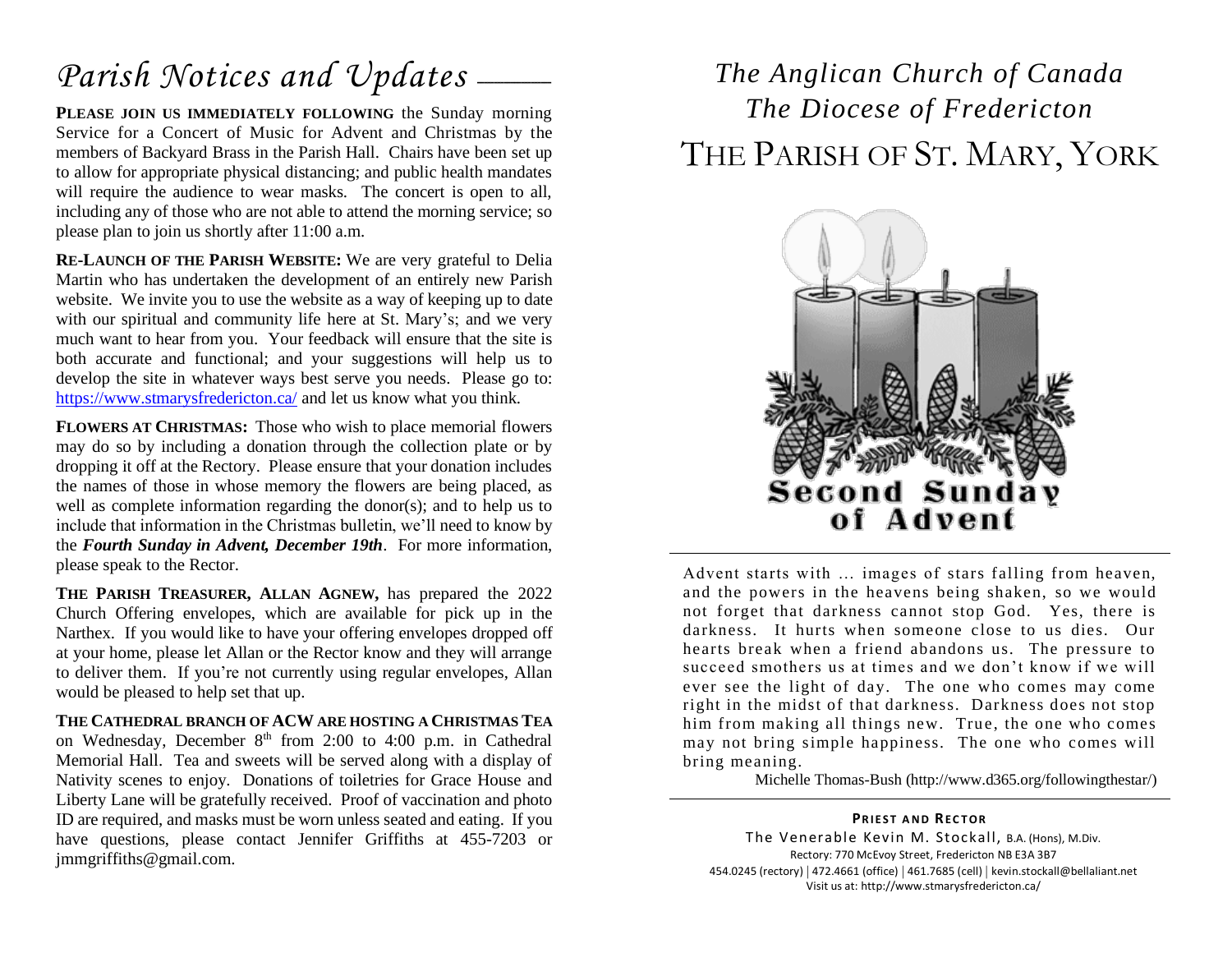# THE SECOND SUNDAY IN ADVENT

*December 4, 2021*

*Our King and Saviour draws near! O come, let us worship!*

## *4:30 p.m. – Evening Prayer:*

<sup> $\text{\textsterling}$ </sup> Psalms 22:22-31 & 23 | Isaiah 19:1-17 | Revelation 11

### *5:00 p.m. – The Holy Eucharist*

| Introit Psalm 80:1-7:                                                    | page 433                |
|--------------------------------------------------------------------------|-------------------------|
| The Lighting of the Advent Wreath: <i>please see the bulletin insert</i> |                         |
| The Gloria is omitted during Advent                                      |                         |
| The Collect:                                                             | page 97                 |
| The Old Testament Reading:                                               | 2 Kings 22:8-10; 23:1-3 |
| Psalm 119 part 17:                                                       | page 493                |
| The Epistle:                                                             | page 97                 |
| Gradual Psalm 50:1-6:                                                    | page 392                |
| The Holy Gospel:                                                         | page 98                 |
| The Creed:                                                               | page 71                 |
| The Homily                                                               |                         |
| The Prayers of the People:                                               | L: Lord, in your mercy  |
|                                                                          | C: Hear our prayer      |
| The Consecration:                                                        | page 82                 |
| <b>Post Communion Prayer:</b>                                            | page 85                 |

We acknowledge that the land on which we gather is the traditional unceded territory of the Wəlastəkwiyik (Wolastoqiyik) Peoples. This territory is covered by the "Treaties of Peace and Friendship" which Wəlastəkwiyik (Wolastoqiyik), Mi'kmaq, and Passamaquoddy Peoples first signed with the British Crown in 1726. The treaties did not deal with surrender of lands and resources but in fact recognized Mi'kmaq and Wəlastəkwiyik (Wolastoqiyik) title and established the rules for what was to be an ongoing relationship between nations.



#### SCHEDULE OF SERVICES **DECEMBER 8: THE CONCEPTION OF THE BLESSED VIRGIN MARY** 6:30 p.m. – Evening Prayer 7:00 p.m. – Holy Eucharist **DECEMBER 9: ADVENT FERIA** 8:30 a.m. – Morning Prayer **DECEMBER 10: ADVENT FERIA** 4:00 p.m. – Evening Prayer (Zoom) **DECEMBER 11: THE THIRD SUNDAY IN ADVENT** 4:30 p.m. – Evening Prayer 5:00 p.m. – Holy Eucharist **DECEMBER 12: THE THIRD SUNDAY IN ADVENT** 9:30 a.m. – Morning Prayer 10:00 a.m. – Holy Eucharist

 $\ast$ 

**THE CORPORATION OF THE ANGLICAN PARISH OF ST. MARY, YORK**, gratefully acknowledge the

generous support of the Anglican Foundation of Canada for our Renewing St. Mary's Project.

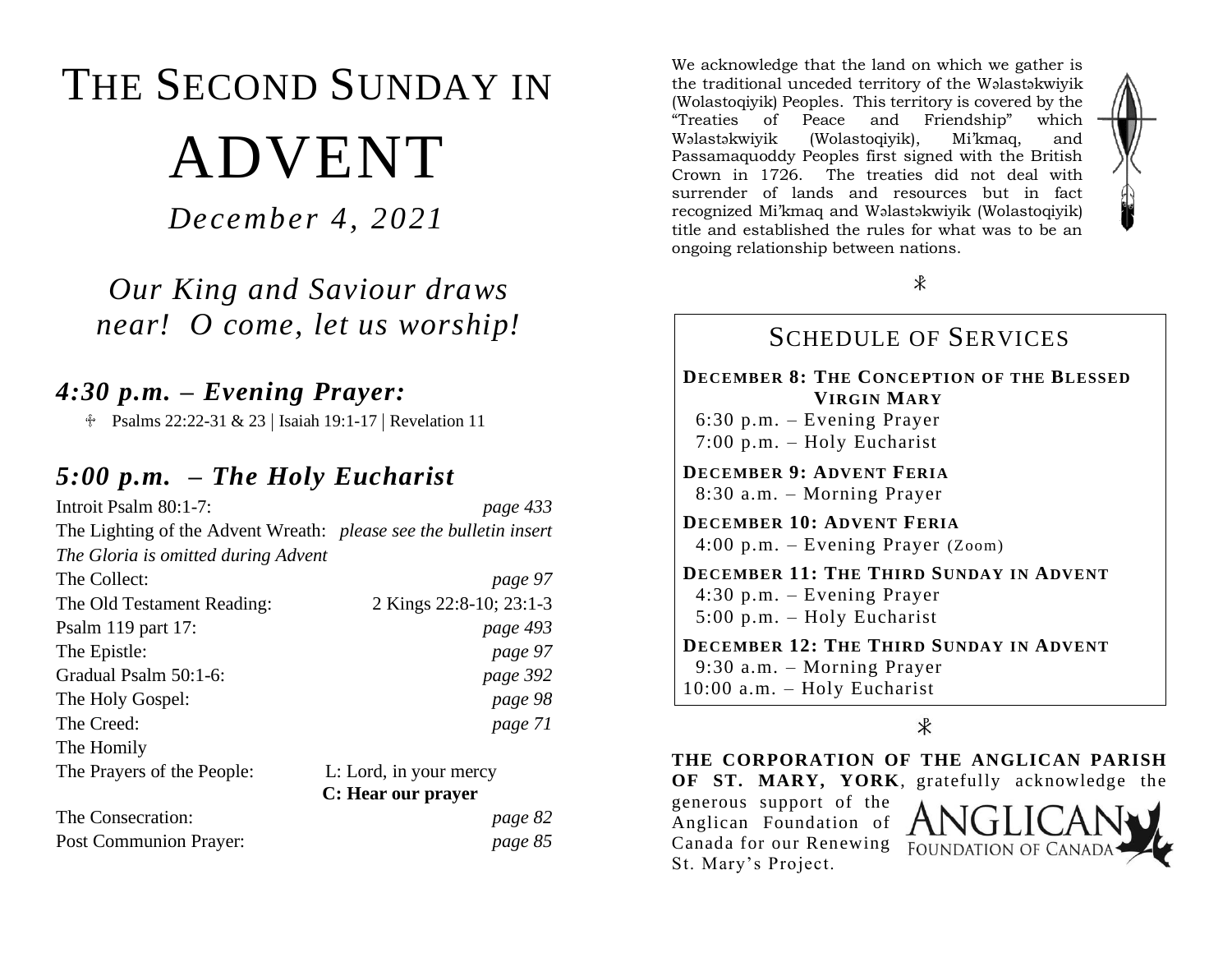# THE SECOND SUNDAY IN ADVENT

*December 5, 2021*

*Our King and Saviour draws near! O come, let us worship!*

### *9:30 a.m. – Morning Prayer:*

 $\text{\textsterling}$  Psalm 119 parts 11 & 12 | Isaiah 11:1-10 | Revelation 2:18-3:6

### *10:00 a.m. – The Holy Eucharist*

| Introit Psalm 80:1-7:                                             | page 433                |
|-------------------------------------------------------------------|-------------------------|
| The Lighting of the Advent Wreath: please see the bulletin insert |                         |
| The Gloria is omitted during Advent                               |                         |
| The Collect:                                                      | page 97                 |
| The Old Testament Reading:                                        | 2 Kings 22:8-10; 23:1-3 |
| Psalm 119 part 17:                                                | page 493                |
| The Epistle:                                                      | page 97                 |
| Gradual Psalm 50:1-6:                                             | page 392                |
| The Holy Gospel:                                                  | page 98                 |
| The Creed:                                                        | page 71                 |
| The Homily                                                        |                         |
| The Prayers of the People:                                        | L: Lord, in your mercy  |
|                                                                   | C: Hear our prayer      |
| The Consecration:                                                 | page 82                 |

Post Communion Prayer: *page 85*

We acknowledge that the land on which we gather is the traditional unceded territory of the Wəlastəkwiyik (Wolastoqiyik) Peoples. This territory is covered by the "Treaties of Peace and Friendship" which Wəlastəkwiyik (Wolastoqiyik), Mi'kmaq, and Passamaquoddy Peoples first signed with the British Crown in 1726. The treaties did not deal with surrender of lands and resources but in fact recognized Mi'kmaq and Wəlastəkwiyik (Wolastoqiyik) title and established the rules for what was to be an ongoing relationship between nations.



#### SCHEDULE OF SERVICES **DECEMBER 8: THE CONCEPTION OF THE BLESSED VIRGIN MARY** 6:30 p.m. – Evening Prayer 7:00 p.m. – Holy Eucharist **DECEMBER 9: ADVENT FERIA** 8:30 a.m. – Morning Prayer **DECEMBER 10: ADVENT FERIA** 4:00 p.m. – Evening Prayer (Zoom) **DECEMBER 11: THE THIRD SUNDAY IN ADVENT** 4:30 p.m. – Evening Prayer 5:00 p.m. – Holy Eucharist **DECEMBER 12: THE THIRD SUNDAY IN ADVENT** 9:30 a.m. – Morning Prayer 10:00 a.m. – Holy Eucharist

 $\ast$ 

**THE CORPORATION OF THE ANGLICAN PARISH OF ST. MARY, YORK**, gratefully acknowledge the

generous support of the Anglican Foundation of Canada for our Renewing St. Mary's Project